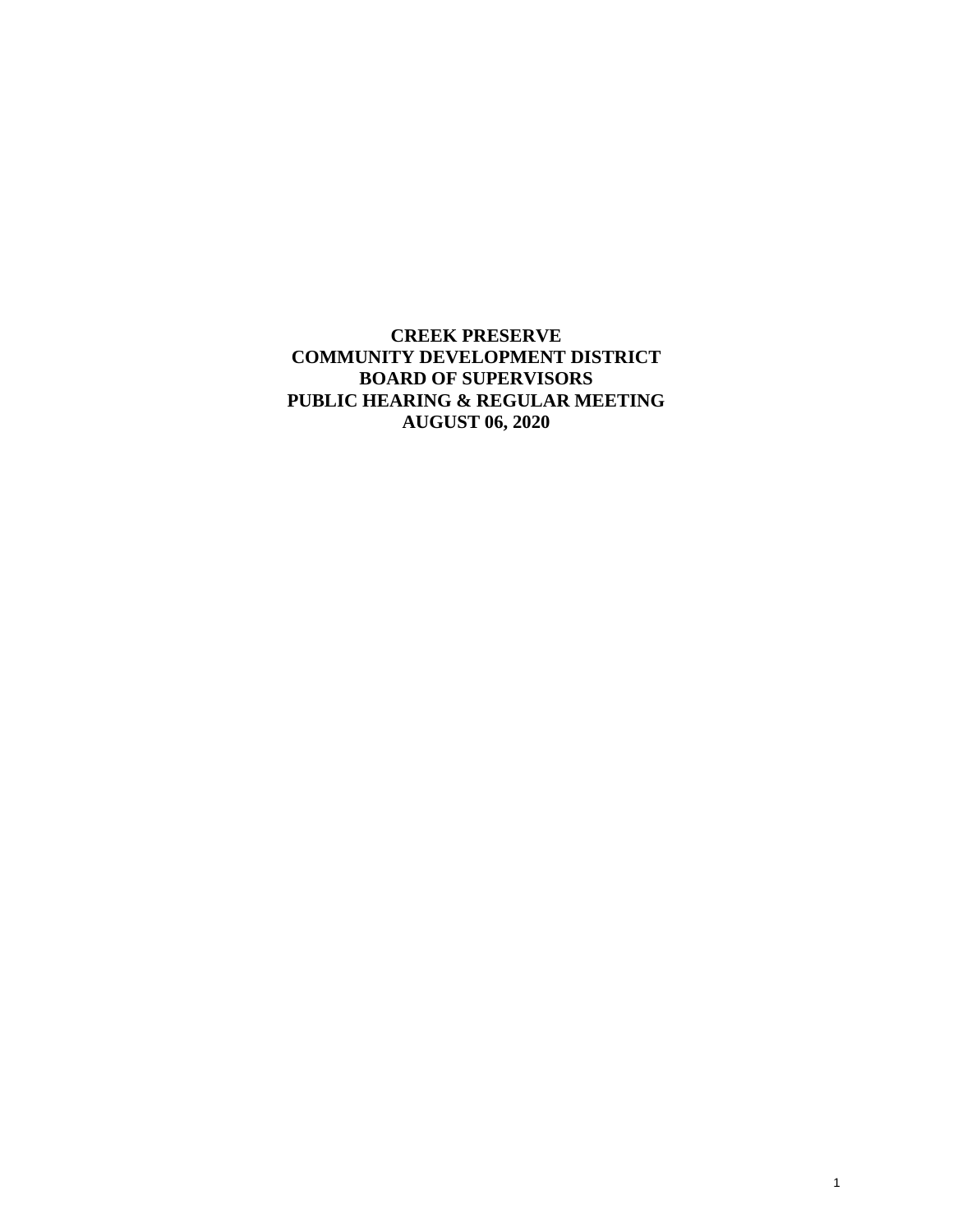# **CREEK PRESERVE COMMUNITY DEVELOPMENT DISTRICT AGENDA THURSDAY, AUGUST 06, 2020 AT 2:00 P.M. CALL IN NUMBER: 1-866-906-9330 ACCESS CODE: 4863181**

| <b>District Board of Supervisors</b> | Chairman<br>Vice- Chairman<br>Supervisor<br>Supervisor<br>Supervisor | <b>Jeff Hills</b><br><b>Nick Dister</b><br>Ryan Motko<br>Laura Coffey<br><b>Kelly Evans</b> |
|--------------------------------------|----------------------------------------------------------------------|---------------------------------------------------------------------------------------------|
| <b>District Manager</b>              | <b>Meritus</b>                                                       | Debby Nussel                                                                                |
| <b>District Attorney</b>             | Straley, Robin, Vericker                                             | John Vericker                                                                               |
| <b>District Engineer</b>             | <b>Stantec</b>                                                       | Tonja Stewart                                                                               |

#### *All cellular phones and pagers must be turned off during the meeting*

The meeting will begin at **2:00 p.m.** Following the **Call to Order**, the public has the opportunity to comment on posted agenda items during the second section called **Public Comments on Agenda Items**. Each individual is limited to **three (3) minutes** for such comment. The Board is not required to take action at this time, but will consider the comments presented as the agenda progresses. The third section is called **Business Items.** This section contains items for approval by the District Board of Supervisors that may require discussion, motions, and votes on an item-by-item basis. If any member of the audience would like to speak on one of the business items, they will need to register with the District Administrator prior to the presentation of that agenda item. Agendas can be reviewed by contacting the Manager's office at (813) 873-7300 at least seven days in advance of the scheduled meeting. Requests to place items on the agenda must be submitted in writing with an explanation to the District Manager at least fourteen (14) days prior to the date of the meeting. The fourth section is called **Consent Agenda**. The Consent Agenda section contains items that require the review and approval of the District Board of Supervisors as a normal course of business. The fifth section is called **Vendor/Staff Reports**. This section allows the District Administrator, Engineer, and Attorney to update the Board of Supervisors on any pending issues that are being researched for Board action. The sixth section is called **Supervisor Requests**. This is the section in which the Supervisors may request Staff to prepare certain items in an effort to meet the District's needs. The final section is called **Audience Questions, Comments and Discussion Forum**. This portion of the agenda is where individuals may comment on matters that concern the District. The Board of Supervisors or Staff is not obligated to provide a response until sufficient time for research or action is warranted.

Public workshops sessions may be advertised and held in an effort to provide informational services. These sessions allow staff or consultants to discuss a policy or business matter in a more informal manner and allow for lengthy presentations prior to scheduling the item for approval. Typically, no motions or votes are made during these sessions.

Pursuant to provisions of the Americans with Disabilities Act, any person requiring special accommodations to participate in this meeting is asked to advise the District Office at (813) 873-7300, at least 48 hours before the meeting. If you are hearing or speech impaired, please contact the Florida Relay Service at 7-1-1, who can aid you in contacting the District Office.

Any person who decides to appeal any decision made by the Board with respect to any matter considered at the meeting is advised that this same person will need a record of the proceedings and that accordingly, the person may need to ensure that a verbatim record of the proceedings is made, including the testimony and evidence upon which the appeal is to be based.